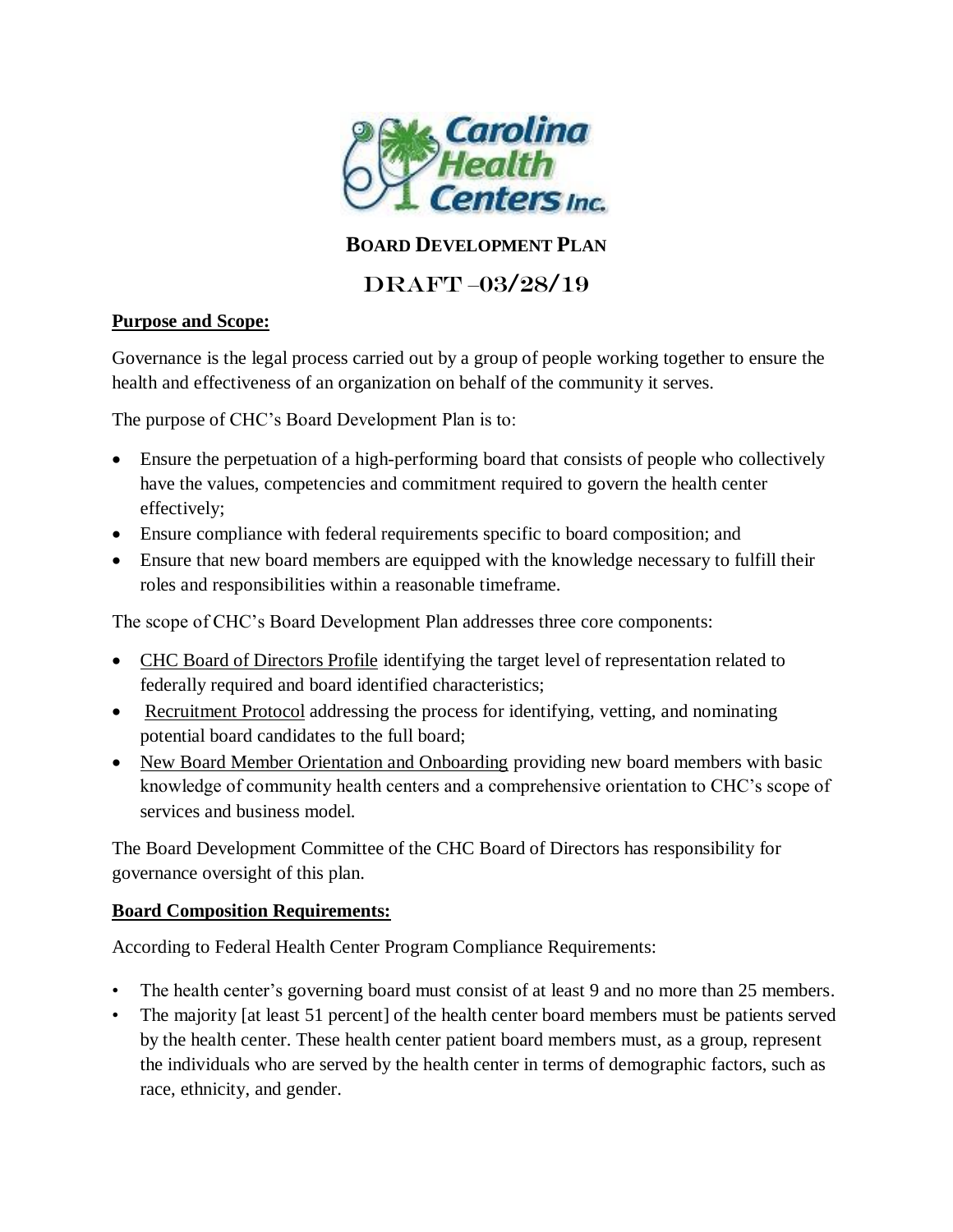- Non-patient health center board members must be representative of the community served by the health center and must be selected for their expertise in relevant subject areas, such as community affairs, local government, finance and banking, legal affairs, trade unions, and other commercial and industrial concerns, or social service agencies within the community.
- Of the non-patient health center board members, no more than one-half may derive more than 10 percent of their annual income from the health care industry.
- A health center board member may not be an employee of the center, or spouse or child, parent, brother or sister by blood or marriage of such an employee.

In addition to these federal requirements, CHC's goal is to ensure that the health center patient board members as a group provide representation from a broad cross section of CHC services and service delivery sites. In addition, while the minimum federal requirement for patient board members is set at a 51% majority, CHC has set the target for patient board members at 75% to ensure continued compliance and maximize the value of the patient experience.

## **CHC Board of Directors Profile:**

Consistent with the above federally required and board identified characteristics, the profile is comprised of the percentage of board members in each of the following categories:

- CHC patient
	- o Seen within the last 2 years
- **Gender** 
	- o Male
	- o Female
- Age
	- o 1-17
	- $0.18 64$
	- o 65 and Over
- Race
	- o Black
	- o White
	- o Other
- **Ethnicity** 
	- o Hispanic
	- o Non-Hispanic
- County of Residence
- CHC Site of Care (applicable to patient board members)

On an annual basis and as needed, current board composition in each of these categories will be benchmarked against the most recent Universal Data System Report (UDS) to identify gaps and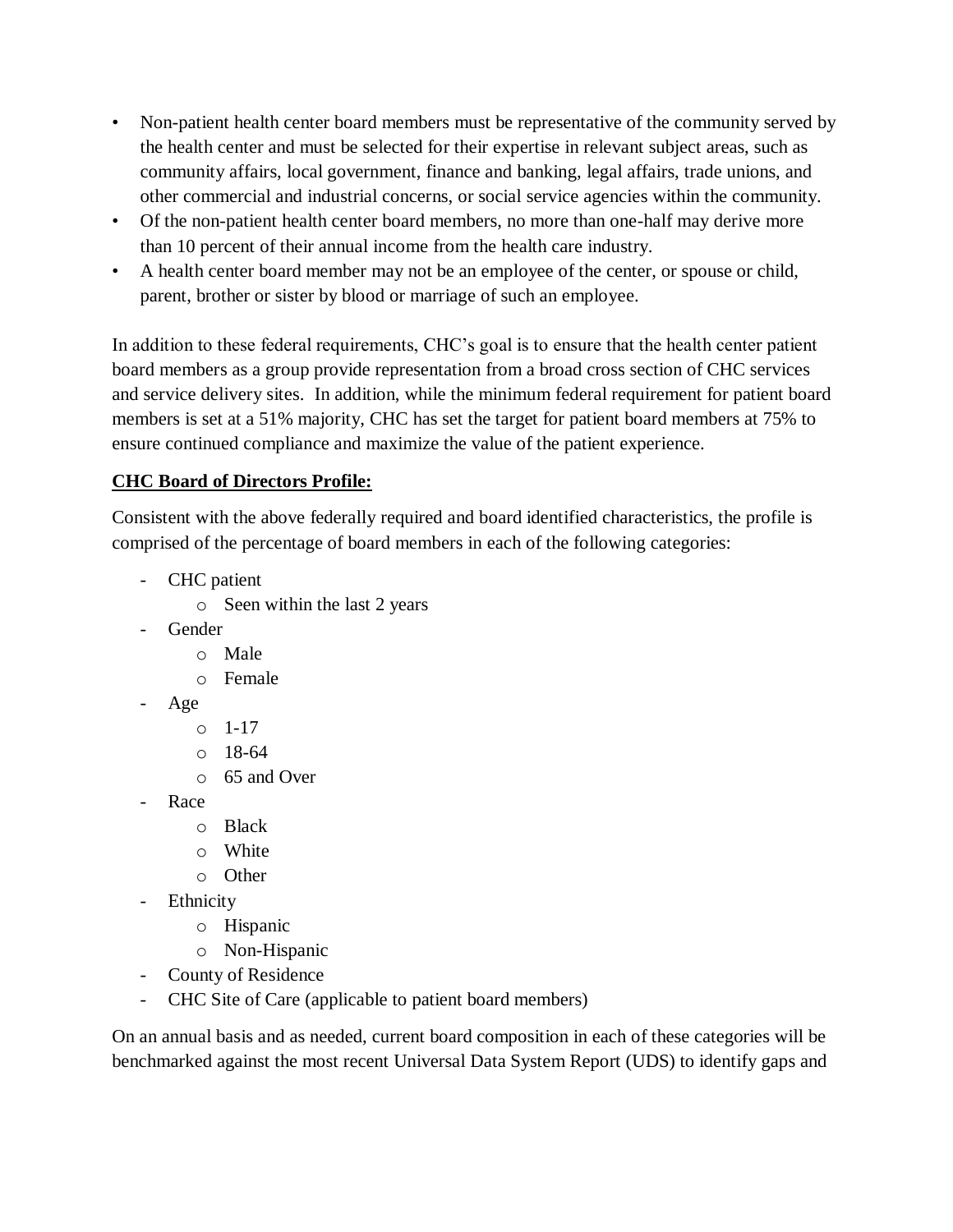specific targets for recruitment. A spreadsheet illustrating these categories in included as an attachment to this plan

#### **Recruitment Protocol:**

Recruitment efforts should focus specifically on identified gaps in the CHC Board profile whenever possible.

When recruiting patient board members, recommendations will be sought from staff at the patient care sites.

When recruiting non-patient board members, recommendations should be requested from specifically identified sectors within the community.

The steps in the recruitment process are:

- 1. The CHC Board Development Committee will identify specific gaps and targets for recruitment.
- 2. Senior staff in collaboration with the Development Committee will conduct outreach to identify potential candidates for the Board
- 3. Recommendations will be presented to the Development Committee for review and discussion.
- 4. If the Development Committee considers a recommendation to be a viable candidate for nomination, the recommendation will disseminated to the full board in order to identify and address any objections. This may be done via email or at the next scheduled meeting of the full board.
- 5. If no objections are raised about the candidate, an interview will be scheduled with the candidate and members of the Development Committee.
- 6. If it is the decision of the Development Committee to proceed with a nomination, senior staff will secure consent for and conduct necessary background checks. At no time should a commitment be made or alluded to during the interview until the candidate has cleared all the required screens.
- 7. Once the screening process is complete, the candidate will be notified by the Chair of the Development Committee that they have been accepted to be nominated to a seat on the CHC Board of Directors.
- 8. The nomination will be presented to the full board.
- 9. If the nomination is approved, the nominee will be notified and invited to join the board as a newly elected member at the next scheduled board meeting.

## **New Board Member Orientation and Onboarding:**